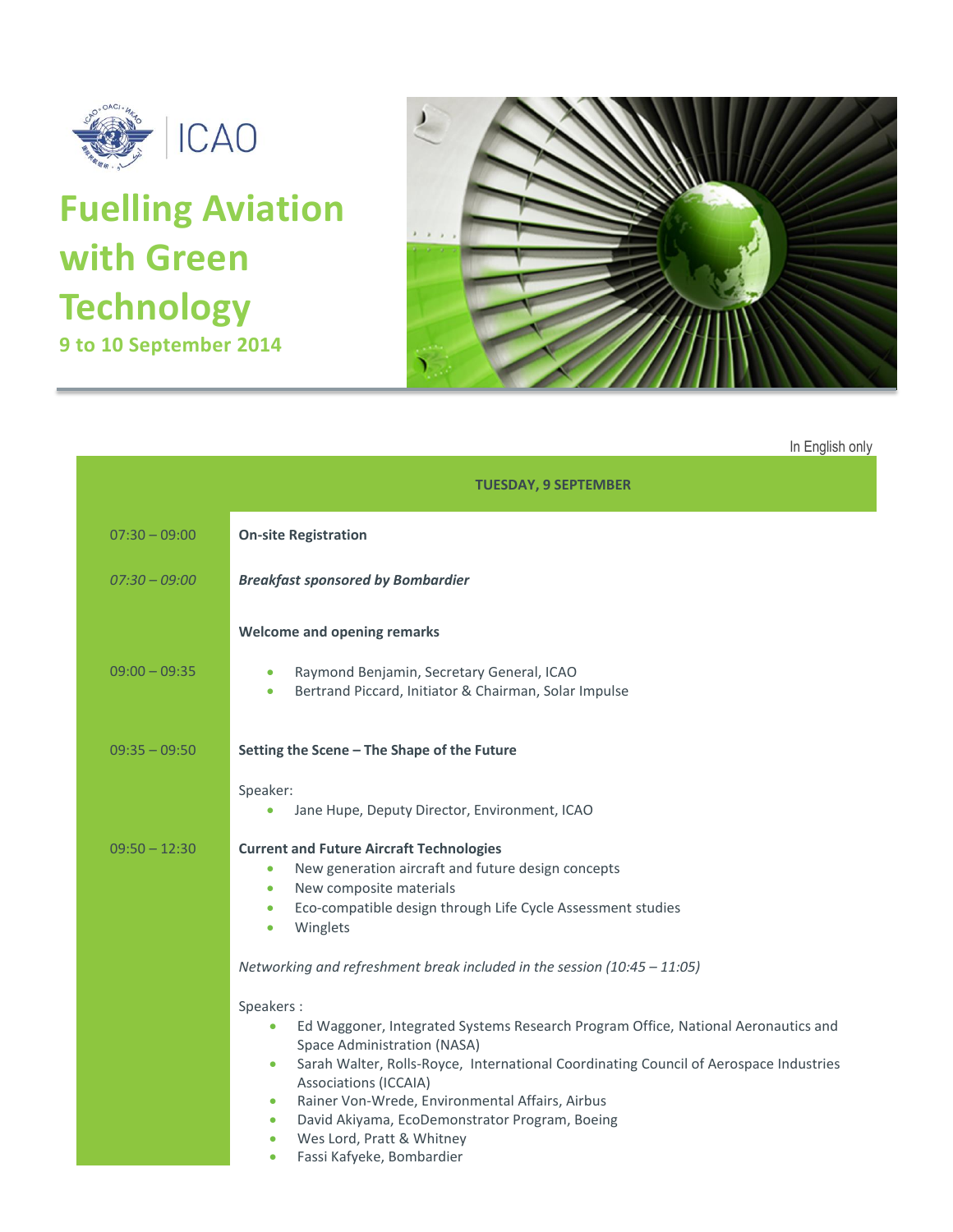

# **TUESDAY, 9 SEPTEMBER**

|                 | , 0690A, , , , 966, , 619611                                                                                                                                                                                                                                                                                                                                                              |  |  |
|-----------------|-------------------------------------------------------------------------------------------------------------------------------------------------------------------------------------------------------------------------------------------------------------------------------------------------------------------------------------------------------------------------------------------|--|--|
|                 | Nelson Salgado, Embraer<br>$\bullet$<br>Claudio Leonardi, Clip-Air Project, École Polytechnique Fédérale de Lausanne (EPFL)<br>$\bullet$<br>Daniel Wehner, Fraunhofer IBP<br>$\bullet$                                                                                                                                                                                                    |  |  |
|                 | Question & answer session<br>➤                                                                                                                                                                                                                                                                                                                                                            |  |  |
|                 | Moderator: Rolf Monning, Alternate Representative of Germany on the Council of ICAO, Member,<br>Air Navigation Commission                                                                                                                                                                                                                                                                 |  |  |
| $12:30 - 13:50$ | <b>Lunch break sponsored by Honeywell</b>                                                                                                                                                                                                                                                                                                                                                 |  |  |
| $13:50 - 15:30$ | <b>Aircraft End-of-Life: Scrapping and Recycling</b><br>Overview of current and future aircraft fleets<br>$\bullet$<br>Aircraft parked in the desert<br>$\bullet$<br>Best management practices, guidelines and voluntary industry standards for recycling<br>$\bullet$<br>aircraft materials<br>Recycling aircraft - pioneer programmes and learning from others<br>$\bullet$             |  |  |
|                 | Speakers:<br>Tim Zemanovic, Aircraft Fleet Recycling Association (AFRA)<br>$\bullet$<br>Thomas Roetger, Environment - Technology, International Air Transport Association<br>$\bullet$<br>(IATA)<br>Pete George, Engineering and Operations Technology, Boeing<br>۰<br>Ted Elliff, Envisa<br>$\bullet$<br>Bruce Parry, Bombardier<br>$\bullet$<br>Olivier Malavallon, Airbus<br>$\bullet$ |  |  |
|                 | Question & answer session<br>➤                                                                                                                                                                                                                                                                                                                                                            |  |  |
|                 | Moderator: Moumouni Dieguimde, Representative of Burkina Faso on the Council of ICAO                                                                                                                                                                                                                                                                                                      |  |  |
| $15:30 - 15:50$ | Networking and refreshment break sponsored by Airbus                                                                                                                                                                                                                                                                                                                                      |  |  |
| $15:50 - 17:00$ | <b>Current and Future Technologies for Green Aircraft Operations</b><br>ICAO Secretariat overview<br><b>Aviation System Block Upgrades (ASBUs)</b><br>٠<br>Companies' perspectives<br>$\bullet$                                                                                                                                                                                           |  |  |
|                 | Speakers:<br>Ted Thrasher, Environment, ICAO<br>$\bullet$<br>Christopher Dorbian, Federal Aviation Administration (FAA), U.S.<br>۰<br>Robert Brons, Flight Technical Committee, International Federation of Airline Pilots<br>۰<br><b>Associations (IFALPA)</b><br>Douglas A. Stoll, Civil Air Navigation Services Organization (CANSO)<br>۰                                              |  |  |
|                 | Question & answer session<br>➤                                                                                                                                                                                                                                                                                                                                                            |  |  |
|                 | Moderator: Farid Zizi, Alternate Representative of France on the Council of ICAO and President, Air<br><b>Navigation Commission</b>                                                                                                                                                                                                                                                       |  |  |

17:00 – 19:00 *Reception sponsored by Airbus*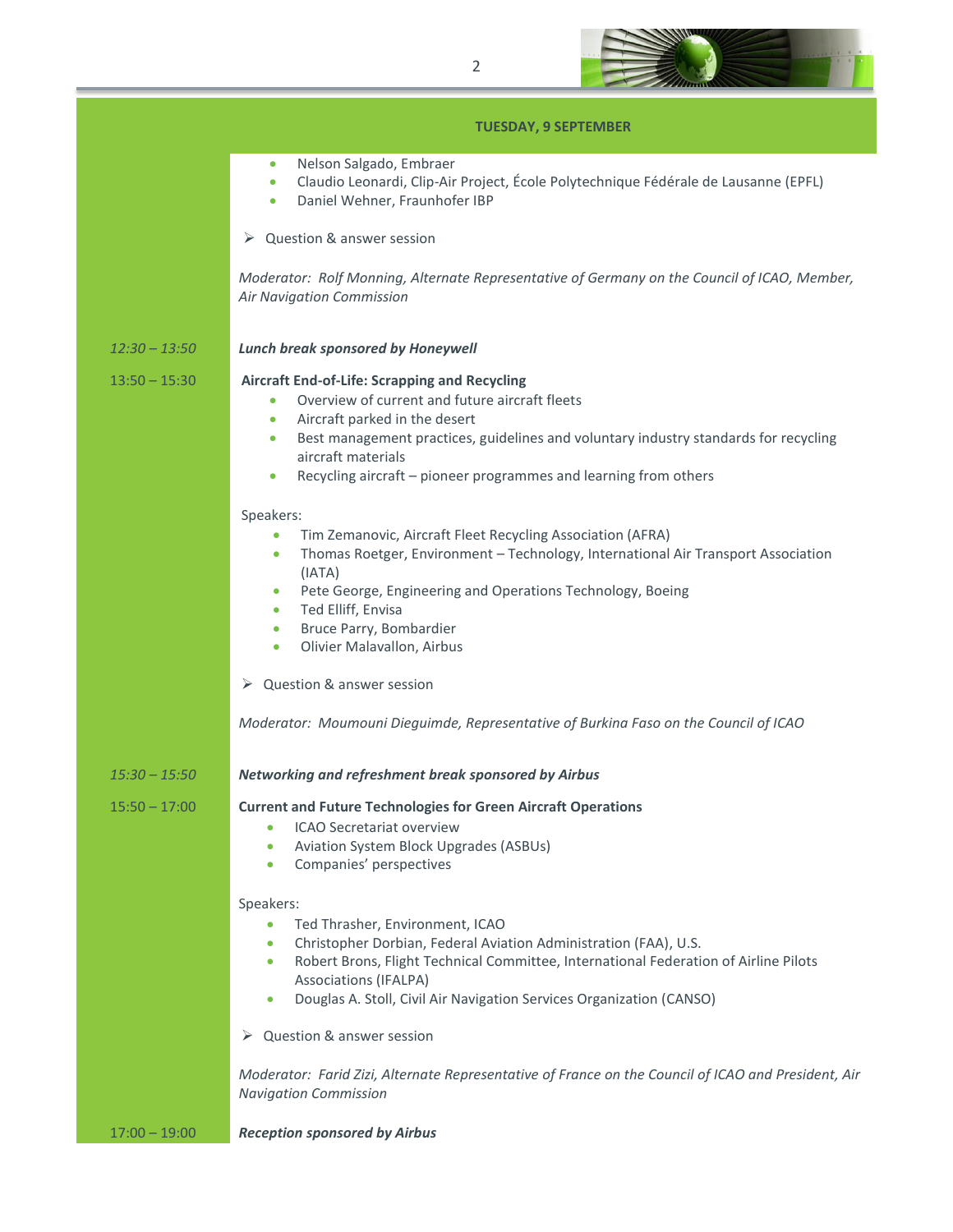

## **WEDNESDAY, 10 SEPTEMBER**

|  | $09:00 - 10:20$ |  |
|--|-----------------|--|

| $09:00 - 10:20$ | <b>Eco-airports and Innovative Design Concepts</b> |
|-----------------|----------------------------------------------------|
|-----------------|----------------------------------------------------|

- Environmentally-friendly airports and innovative design concepts for waste, water, noise and energy management at airports
- Environmental policies around airports
- Green engine wash facility
- E-taxi
- Environmental management systems at airports

### Speakers:

- Xavier Oh, Airports Council International (ACI)
- Taizo Nishiyama, Airport Facilities Division, Japan Civil Aviation Bureau
- Panagiotis Karamanos, Airport Carbon Accreditation
- Isaiah Cox, WheelTug
- Rudy Dudebout, Honeywell Aerospace
- Sandy Webb, Environmental Consulting Group
- $\triangleright$  Ouestion & answer session

*Moderator: Gilles Bourgeois, Chief, International Aviation, International Operations, Transport Canada, and Member of Canada on the ICAO Committee on Aviation Environmental Protection*

#### *10:20 – 10:40 Networking and refreshment break sponsored by Airbus*

# 10:40 – 12:00 **Renewable Energy for Aviation**

- Solar and electric airplanes
- Hybrid drive systems for airplanes
- Solar panels and wind farms at airports for energy generation
- Solar fuel
- Hybrid green energy at airports

### Speakers:

- André Borschberg, Solar Impulse
- Stephen Barrett, Harris Miller Miller & Hanson (HMMH)
- Jonathan Frank, Sunedison
- Christoph Falter, Bauhaus-Luftfahrt
- Takayuki Kojima, Japan Aerospace Exploration Agency (JAXA)

## Question & answer session

*Moderator: Captain Aysha Al Hameli, Representative of the United Arab Emirates on the Council of ICAO*

## *12:00 – 13.30 Lunch break*

# 13.30 – 14.45 **Sustainable Alternative Fuels**

- ICAO Secretariat overview on aviation biofuels
- Current and future initiatives on sustainable alternative fuels

#### Speakers:

**•** Philippe Novelli, Environment, ICAO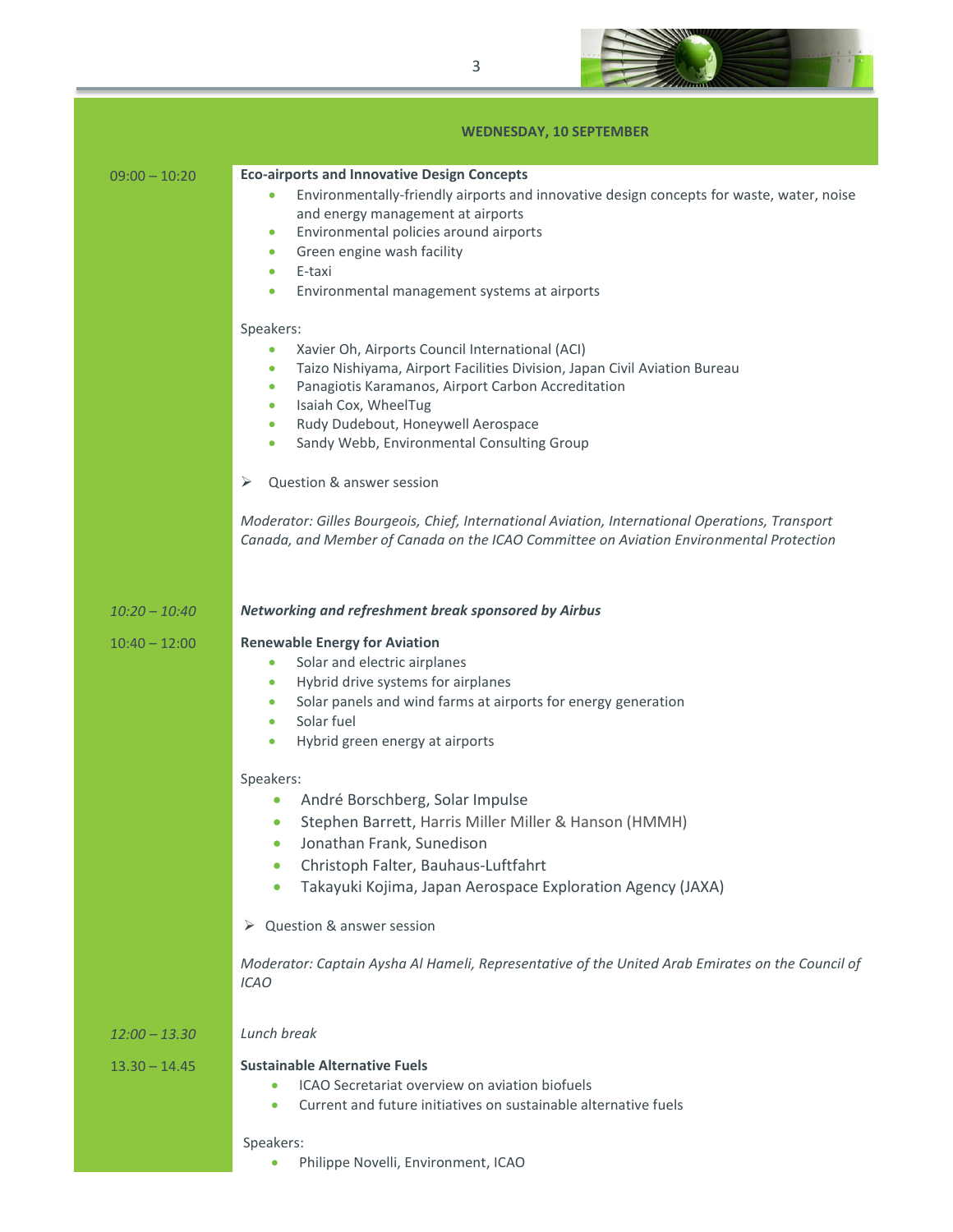

# **WEDNESDAY, 10 SEPTEMBER**

|                 | Michael Gill, Aviation Environment, Air Transport Action Group (ATAG)<br>$\bullet$<br>Nathan Brown, Federal Aviation Administration (FAA), U.S.<br>$\bullet$<br>Fernando Garcia, Amyris and Philippe Marchand, TOTAL<br>$\bullet$<br>Gerard Ostheimer, Global Lead, Sustainable Bioenergy High-Impact Opportunity,<br>$\bullet$<br>Sustainable Energy for All (SE4ALL)                                                             |
|-----------------|------------------------------------------------------------------------------------------------------------------------------------------------------------------------------------------------------------------------------------------------------------------------------------------------------------------------------------------------------------------------------------------------------------------------------------|
|                 | Question & answer session<br>⋗                                                                                                                                                                                                                                                                                                                                                                                                     |
|                 | Moderator: Norberto Luongo, Alternate Representative of Argentina on the Council of ICAO                                                                                                                                                                                                                                                                                                                                           |
| $14.45 - 15.15$ | Networking and refreshment break sponsored by Airbus                                                                                                                                                                                                                                                                                                                                                                               |
| $15:15 - 17:00$ | <b>Financing and Assistance</b><br>ICAO assistance programme<br>$\bullet$<br>Funding opportunities for greening aviation<br>۰<br>Presentations from international and regional organizations<br>۰<br>Concrete examples on financing States' activities related to environment and international<br>$\bullet$<br>aviation<br>Opportunities for funding technology development and deployment of biofuels and<br>mitigation policies |
|                 | Speakers:<br>Robin Rix, United Nations Framework Convention on Climate Change (UNFCCC)<br>۰<br>Marcel Alers, Energy Infrastructure, Transport and Technology, United Nations<br>۰<br>Development Programme (UNDP)<br>Alexandre Kossoy, World Bank<br>۰<br>Christopher Ross, European Union<br>$\bullet$<br>Dan Fuller, Carbon War Room<br>$\bullet$                                                                                |
|                 | Question & answer session<br>➤                                                                                                                                                                                                                                                                                                                                                                                                     |
|                 | Moderator: Jane Hupe, Deputy Director, Environment, ICAO                                                                                                                                                                                                                                                                                                                                                                           |
| $17:00 - 17:15$ | Wrap-up and closing session                                                                                                                                                                                                                                                                                                                                                                                                        |